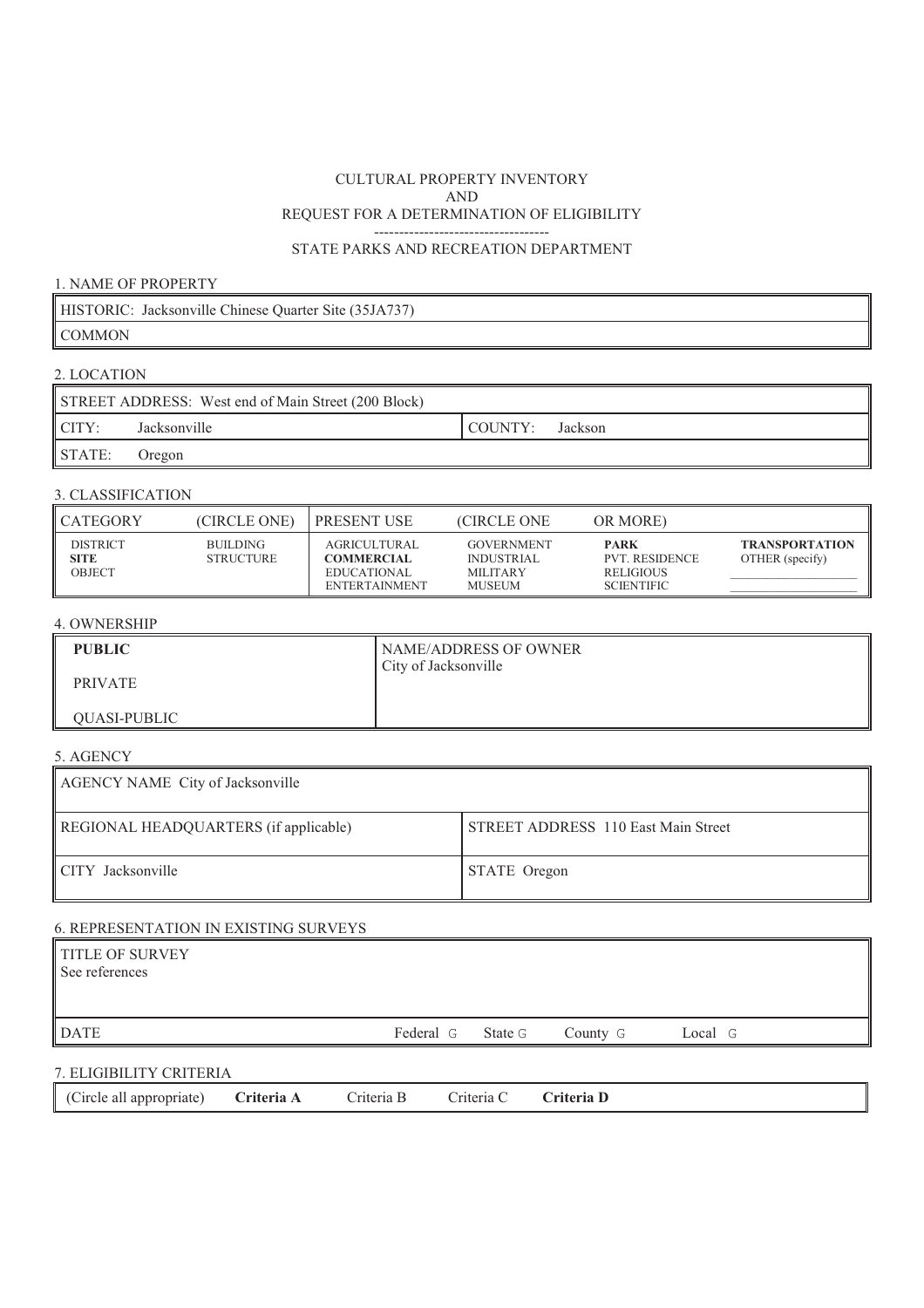## 8. DESCRIPTION

| CONDITION (CIRCLE ONE) |                |                  |              |                   |              |              |                      |  |
|------------------------|----------------|------------------|--------------|-------------------|--------------|--------------|----------------------|--|
| <b>EXCELLENT</b>       | GOOD           | <b>FAIR</b>      | DETERIORATED |                   | <b>RUINS</b> |              | <b>UNEXPOSED</b>     |  |
| <b>CIRCLE ONE</b>      | <b>ALTERED</b> | <b>UNALTERED</b> |              | <b>CIRCLE ONE</b> |              | <b>MOVED</b> | <b>ORIGINAL SITE</b> |  |
|                        |                |                  |              |                   |              |              |                      |  |
|                        |                |                  |              |                   |              |              |                      |  |

### DESCRIBE THE PRESENT AND ORIGINAL PHYSICAL APPEARANCE (IF KNOWN) AND INTEGRITY

 The Jacksonville Chinese Quarter Site (35JA737) was first recorded by the University of Oregon Museum of Natural and Cultural History (MNCH) in 2004 as part of work done in conjunction with the Oregon Department of Transportation (ODOT) (Schablitsky and Ruiz 2009). Limited testing done in 2007 (Ruiz and O'Grady 2008), and for the current project in 2011 (Rose and Johnson 2012), indicated that significant archaeological deposits linked with the nineteenth century Overseas Chinese are present at the site.

 The site is located in the town of Jacksonville, Jackson County, Oregon, within Section 32 of Township 37 south, Range 2 west. The site sits on the western edge of town, and is bracketed by Highway 238 (California Street) to the north, First Street to the west, while the boundary runs almost to Pine Street to the south, and crosses over Oregon Street to the east. This site boundary was established by Schablitsky and Ruiz (2009) and was created using areas noted on early Sanborn Fire Insurance maps as having Chinese occupants. While this boundary does accurately encompass an area historically associated with Overseas Chinese populations in Southern Oregon, a large portion of it has not been archaeologically inventoried or evaluated. The majority of the archaeological investigations into the Jacksonville Chinese Quarter Site have occurred in the northwestern section of the site, in the triangular block bounded by Oregon and Main streets and Highway 238 (California Street), which falls within the current project APE.

 Jacksonville sits in the southwestern edge of the Rogue River Valley at the base of the Siskiyou Mountains, approximately 1,560 feet above sea level. The Rogue River Valley is part of the Klamath Mountain physiographical province. The valley spans from Ashland to Grants Pass and is ringed by the Klamath Mountains to the south, the Coast Range to the west, and the Cascade Range to the east. The Rogue River and its many tributaries drain from these mountains through the valley. Jacksonville is located at the base of Timber Mountain on an alluvial landform of flood plains, river terraces, and alluvial fans. The city is framed on the south by Daisy Creek, and the west by Jackson Creek, both tributaries of the Rogue River, and the location of early gold discoveries in Southern Oregon.

 The Chinese Quarter Site was in decline by the 1880s, and a large portion of the site was believed to have burned in an 1888 fire that destroyed the nearby Linn Planning Mill (Schablitsky and Ruiz 2009). Buildings along the south side of Main Street remained standing until the early twentieth century. By the mid-twentieth century the Main Street roadway was extended to the west, with portions built up with imported fill for the construction of a small roadside World War I Memorial Park. In recent years a small fountain, benches, landscaping, utilities, and other street side improvements have impacted the site.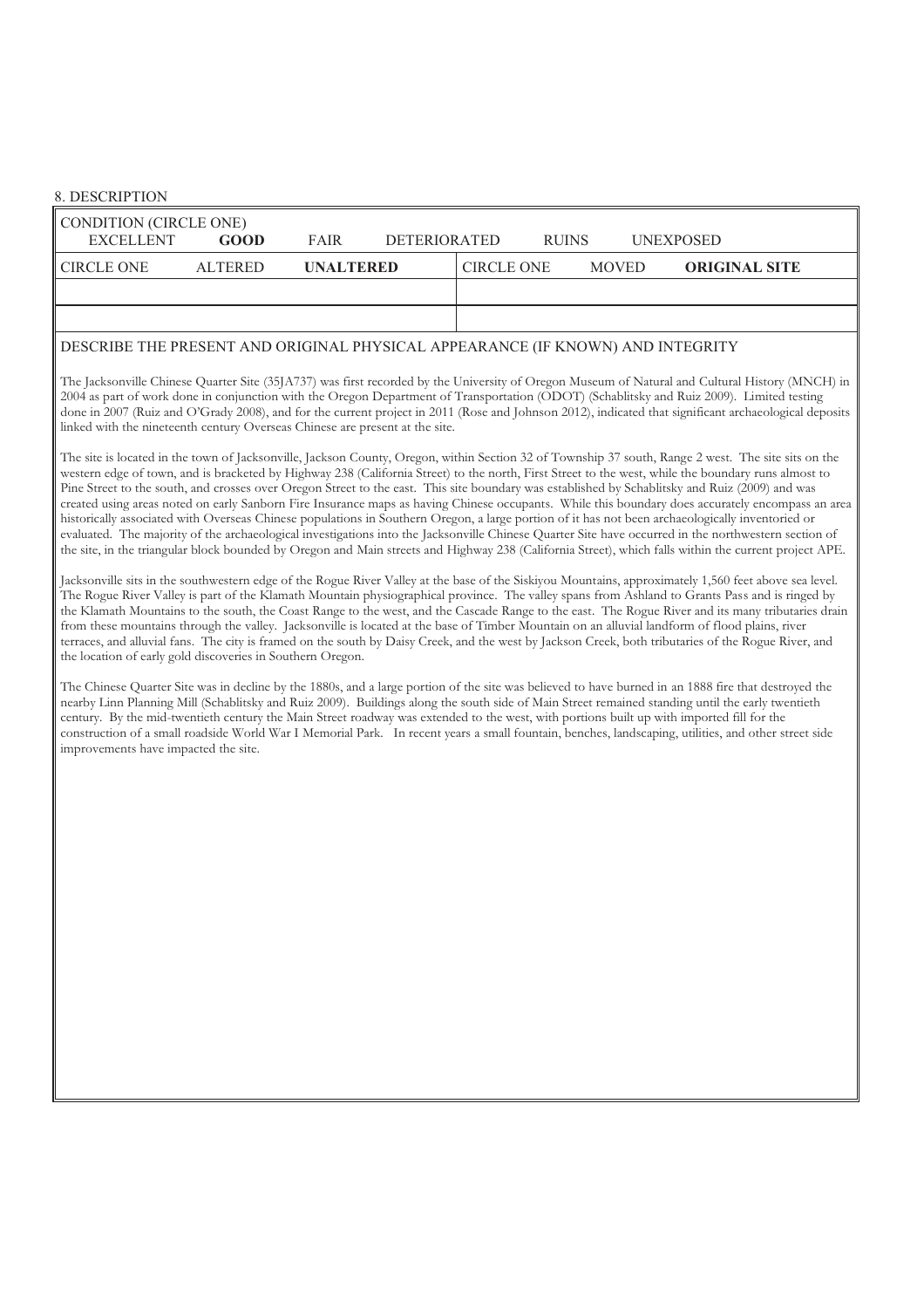#### CIRCLE OR CHECK APPROPRIATE CHOICE 9. STATEMENT OF CONTEXT

| ARCHAEOLOGICAL                                     | <b>HISTORIC</b>                                |
|----------------------------------------------------|------------------------------------------------|
| 1 Lower Columbia<br>5 Klamath Basin                |                                                |
| 2 Willamette<br>6 Deschutes/John Day               |                                                |
| 3 Coast<br>7 Snake River Basins                    |                                                |
| 8 Closed Basins<br><b>4 Southwest Basins</b>       |                                                |
| Oregon Prohistory Study Units                      | <b>HISTORIC THEMES</b>                         |
|                                                    |                                                |
|                                                    | EARLY EXPLORATION (<br>$-1806$                 |
|                                                    | Maritime                                       |
|                                                    | Spanish                                        |
| 6                                                  | English                                        |
|                                                    | Russian                                        |
| <b>Snake</b><br>Deschutes/Jone Day                 | French                                         |
| ΰ<br><b>Willamette</b>                             | <b>INDIAN/WHITE RELATIONS</b>                  |
| Ceas                                               | Museums                                        |
|                                                    | Treaties/Removals<br>Conflict                  |
|                                                    | IMMIGRANT/PIONEER SETTLEMENT (1806-1929)       |
|                                                    | Fur Trade                                      |
| 8                                                  | Exploration                                    |
|                                                    | <b>Settlement</b><br>Subsistence<br>Commercial |
| <b>losed Basins</b>                                | RURAL AGRICULTURE (1830-1879)                  |
| Vismath Rosin                                      | Missions                                       |
|                                                    | Homesteading                                   |
|                                                    | Early Farming                                  |
|                                                    | Ranching                                       |
| ARCHAEOLOGICAL THEMES<br><b>SUBSISTENCE</b>        | Logging                                        |
| Environmental                                      | <b>Mining</b>                                  |
| Adaptation                                         | Transportation                                 |
| <b>Cultural Ecology</b>                            | Military Fortification                         |
| Human Biology                                      | Wagon Roads                                    |
| <b>SETTLEMENT</b>                                  | Fishing                                        |
| Population                                         | Farm Development                               |
| Demography                                         | Navigation                                     |
| Cultural Ecology                                   | INDUSTRIAL/URBAN (1880-1929)                   |
| Politics                                           | Lumber/Timber                                  |
| Trade                                              | Fishing/Canning<br>Railroads                   |
| <b>Exchange Networks</b>                           | Mining                                         |
| <b>TECHNOLOGY</b>                                  | Communication                                  |
| Cultural History                                   | Urban Growth                                   |
| <b>Culture Process</b>                             | Light Industry                                 |
| Chronology                                         | Heavy Industry                                 |
| <b>Technological Process</b>                       | Hydroelectric                                  |
| <b>GEOCHRONOLOGY</b>                               | Public Lands: USFS BLM Corps of Engineers      |
| <b>Cultural Ecology</b>                            | MODERN DEVELOPMENT (1929-1959)                 |
| <b>Environmental Studies</b>                       | Depression-era Programs                        |
| Site Formation, Change, Integrity<br><b>SOCIAL</b> | Other                                          |
| Spirituality                                       | CONTEMPORARY DEVELOPMENT (1960 and later)      |
| Trade/Exchange                                     | Agribusiness                                   |
|                                                    | Other:                                         |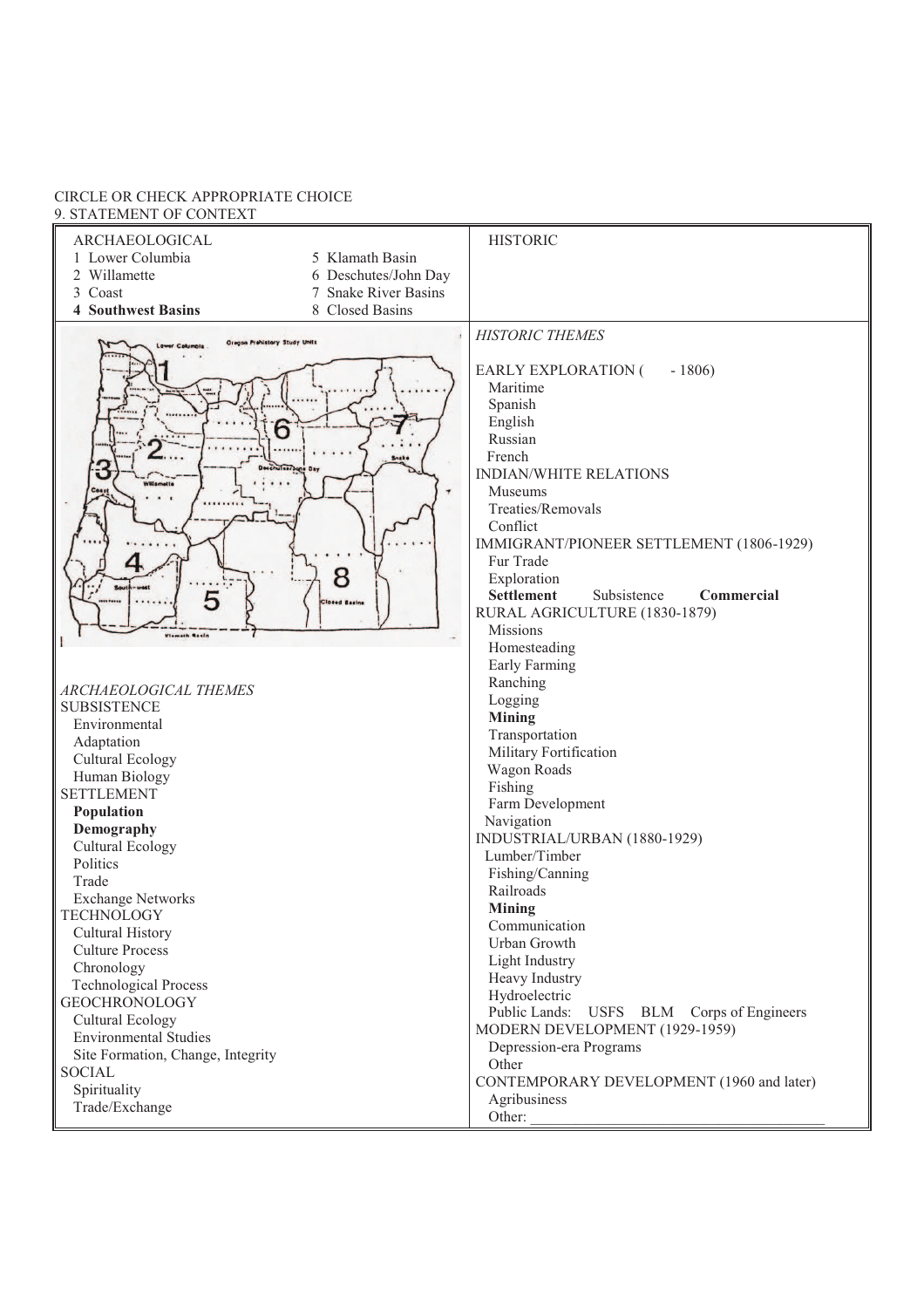#### 9. STATEMENT OF CONTEXT

 The town of Jacksonville is well known for its nineteenth century past, and due to the level of architectural preservation and lack of modern development, most of the downtown has been incorporated into a National Historic Landmark District since 1966. The same factors that have preserved many of the town's buildings for over 150 years, have also served to protect much of the subsurface archaeological resources in downtown Jacksonville. The presence of intact archaeological deposits, even in semi-disturbed areas such as roadways, has been documented by Johnson (2012), Rose and Johnson (2012, 2010), Schablitsky and Ruiz (2009), Ruiz and O'Grady (2008), and Goebel (1995).

 The first informal archaeological investigations into the Jacksonville Chinese Quarter (35JA737) were done in February of 1974, when local resident Marshall Lango and Allan Lester (former curator of the Jacksonville Museum) excavated a Chinese privy located along the south side of Main Street. The location was identified using ca. 1870 Peter Britt photographs, and the materials appeared to date to between 1860-1880 (LaLande 1981:211). Much of the material collected from this excavation is curated at the Southern Oregon Historical Society (SOHS). A brief synopsis of Lango's privy excavation and the artifact assemblage can be found in LaLande (1981).

 The Jacksonville Chinese Quarter Site (35JA737) was first formally investigated in the summer of 2004, during archaeological work conducted in conjunction with ODOT construction along Highway 238 (Schablitsky and Ruiz 2009). Over the course of the work, archaeologists from MNCH monitored construction, performed test excavation and data recovery at the Chinese Quarter Site (35JA737). Five 50 cm by 50 cm Quarter Test Units (QTUs) were excavated on California Street in the area listed on the Sanborn maps as Chinatown. The excavation units contained historic-era artifacts, including Chinese items. A backhoe scrape was used to reveal buried historic soils within the road bed, exposing features associated with the wooden walkway shown in historic photographs in the vicinity. Additional units were placed in the vicinity, consisting of two 1 m by 1m units, two 1 m by 2 m units, and two 2 m by 2 m units. Two stratigraphic control trenches were dug with a backhoe, to provide a profile of the site on the north and west sides of the excavation units. These excavations yielded over 6,000 artifacts, most of which were highly fragmentary due to "high foot, animal, and wagon traffic over the last 140 years," and in general "revealed intact sheet refuse held in compact and discreet strata" (Schablitsky and Ruiz 2009:75,

 86). The identification of the Chinese Quarter Site (35JA737) led the City of Jacksonville to fund additional archaeological testing in July of 2007. Archaeologists from MNCH placed eight QTUs along the north side of Main Street in a small undeveloped lot owned by the city, which steeply slopes down towards the Highway. These excavations resulted in the recovery of more than 3,000 artifacts generally dating to the 1860s-1890s (Ruiz and O'Grady 2008). Excavations indicated that portions of Jacksonville's Chinese Quarter have been capped by fill (likely when the road was extended in the early twentieth century) and have remained relatively intact (Ruiz and O'Grady 2008).

 Most recently, Southern Oregon University Laboratory of Anthropology (SOULA) performed archaeological testing along the 46 m section of the Chinese Quarter Site that falls within the First and Main Street project area. A total of 7 QTUs were excavated, and rich archaeological deposits were encountered. In particular, a dense artifact filled feature was encountered that might be related to a burned structure listed on the Sanborn map as a "Chinese Shanty." Over 2,500 artifacts and a robust faunal and botanical assemblage was recovered, most of which can be directly linked with the Chinese Quarter Site occupation.

Chinese Quarter Site occupation.<br>The Jacksonville Chinese Quarter Site contains important information regarding the nineteenth century overseas Chinese migration to the Oregon Territory and early occupation of Jacksonville. Based on previous excavations, deposits ranging from the earliest occupation of the site (ca. 1850s) through the abandonment (ca. 1880s) of the North Main Street block are present. Other areas have yet to be evaluated, but could contain information from both the height of the quarter's occupation and the declining population that remained through the first decade of the twentieth century. The Jacksonville Chinese Quarter Site contains archaeological deposits directly associated with the Overseas Chinese occupation in Southern Oregon, and is therefore representative of the following significant sociocultural events of the nineteenth century:

#### *Overseas Chinese Gold Rush Diaspora*

 The Jacksonville Chinese Quarters Site is believed to date back to the early 1850s, making it one of, if not *the,* earliest urban Chinese settlements in the Oregon Territory (Schablitsky and Ruiz 2009; Ruiz and O'Grady 2008). It is unclear when exactly the Jacksonville Chinese Quarter was established. Local historian Jeff LaLande argued that the Jacksonville Chinese Quarter was comprised of EuroAmerican built cabins that were later occupied by the Chinese (LaLande 1981:292). Other scholars suggest that the Chinese dwellings were the original commercial buildings for Jacksonville before the urban center shifted one block to the northeast (Schablitsky et al. 2009). Although there is no specific reference to the first overseas Chinese in Southern Oregon, documentary evidence suggests a strong presence by the end of the 1850s. A photograph taken by Peter Britt from his property circa 1854-1858 overlooks a well-developed block of false front buildings that comprised the southern side of the Main Street Chinese Quarters block, suggesting that it was well established as early as the mid-1850s (see Appendix A).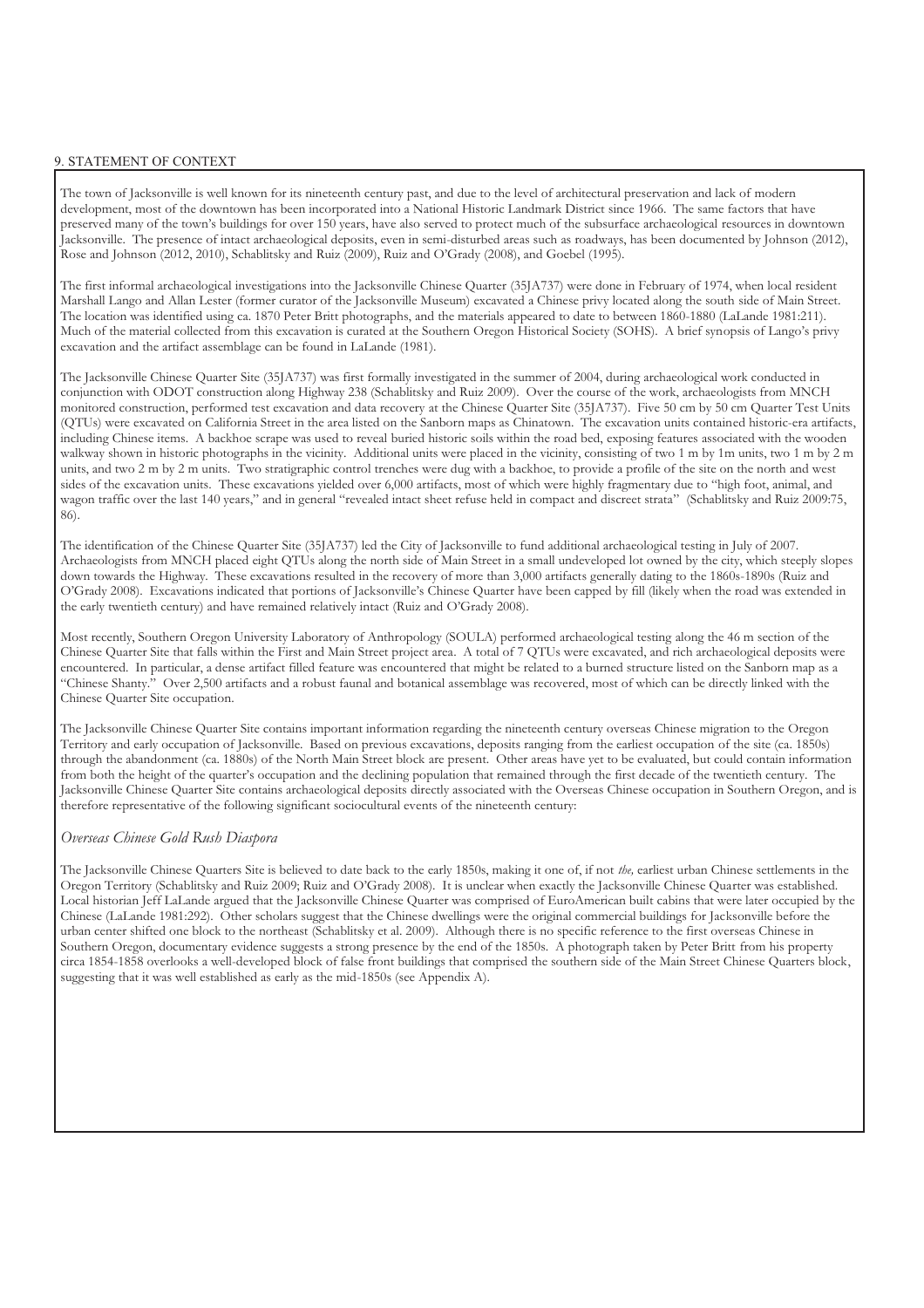#### *(9. STATEMENT OF CONTEXT CONTINUED)*

 The population of the Jacksonville Chinese Quarter likely fluctuated throughout the year. Chinese miners worked mines in the hills and tributaries surrounding Jacksonville, and would often flood into town on holidays or weekends. Mining along the nearby Jackson Creek was rumored to be "almost exclusively Chinese" by 1864 (Blue 1922:147). The Chinese were also involved in more organized mining efforts, such as the excavation of the 23-mile long Sterling Ditch above Jacksonville. *Oregon Sentinel* November 14, 1877 wrote that "large numbers of Chinamen have passed through town this week on their way to California. They came from that state to work on the Sterling Ditch, and having completed that work, are now on their way

back."<br>Early Chinese populations in the American west were poorly understood by their EuroAmerican peers, and also by many of the historians who have described their participation in the gold rush. Chinese miners usually followed the initial rush of white miners, leaving one early historian to note:

 these peculiar people came early to Jackson County and mostly began work upon claims previously abandoned by whites— their universal custom—and made no effort to discover new claims… in a word, lived the life of all poverty stricken Chinamen far from home and friends. As in California, they came at first silently, labored quietly and hardly was their presence known until the stolid yellow face of 'John' peered from every bank and every worn-out placer (Walling 1884:348).

 Contrary to the above sentiment, Chinese were left to take over second hand claims in part due to local mining laws that forbade Chinese from staking original gold claims (Rose 2009). Chinese living in Oregon were initially denied the right to vote, and only the Chinese that were residents at the time of the adoption of the Oregon Constitution (1857) could own real estate or mining claims (Atwood 1976:6).

 In addition to restrictions such as these, Chinese were one of several minorities targeted in the Foreign Miners Tax of California, and the similar Oregon Poll Tax. In 1862 the Oregon Poll Tax law declared that "each and every Negro, Chinaman, Kanaka, and Mulatto residing within the limits of this state, shall pay an annual poll-tax of five dollars for the use of the county in which such Negro, Chinaman, Kanaka, or Mulatto may reside" (Atwood 1976:7). Over the years the subject of Chinese taxation continued to be of concern for Oregon citizens, as the *Oregon Sentinel September 1, 1866*  wrote*:* 

 we hope that during the present legislative session, the very important question of taxing the Chinese miners will not be overlooked… It seems unwise policy to allow a race of brutish heathens who have nothing in common with us, to exhaust our mineral lands without paying a heavy tax for their occupation. These people bring nothing with them to our shores, they add nothing to the permanent wealth of this country and so strong is their attachment to their own country they will not let their filthy carcasses lie in our soil. Could this people be taxed as to exclude them entirely, it would be a blessing.

 Anger over labor competition, and the political climate of the nineteenth century made the Chinese a convenient scapegoat for frustrations on the mining frontier. Chinese miners stood out from their EuroAmerican brethren, and largely dressed in the traditional clothing of their homeland. An early missionary traveling through Southern Oregon noted, that the Chinese "all wear the same costume from a dignitary to a daily laborer; a skull-cap, a collar, a long blue coat, a belt, blue trousers, white stockings and cloth shoes with paper soles" (Father Francis Xavier Blanchet in Atwood 1976:18). To further perplex ignorant Western observers, the traditional Manchurian hairstyle, "a shaven head with only a tuft of hair left from which a long queue hangs down their backs," was seen as a distasteful and in direct opposition of any attempts by the Chinese to adopt an American lifestyle (Father Francis Xavier Blanchet in Atwood 1976:18).

 Despite the taxation and other racist legislation, the Chinese stayed in Oregon for many years. They were often without support of the state, but did garner sympathy from other early Oregon residents. In response to the Oregon Law prohibiting Chinese (or other minorities) from testifying against white men prior to 1962, The *Oregon Sentinel* June 2, 1866 wrote:

 The result was that mean, low, thieving whites frequently visited the mining camps of Chinamen in Jackson and Josephine counties and robbed the Chinamen and no white person being present, the robbers went unwhipped of justice. This was carried on to an alarming extent until the legislature of Oregon allowed Negro, Kanaka and Chinamen to testify in all the courts of Oregon. Soon after the passage of this law, three white men robbed a China camp in Josephine County. They were tried, convicted and went to the penitentiary primarily on the evidence of Chinamen.

 Although Chinese were eventually allowed representation in the courts, presumably crimes against the Chinese and their holdings were under reported due to the overall racial climate in nineteenth century Oregon.

 Local laws were created in an attempt to curb the Chinese population growth, Jacksonville passed ordinance in the 1880s aimed at Chinese Laundries, maintaining that "every person or persons who shall set up or keep as a business, any washhouse or laundry within the corporate limits of Jacksonville, shall pay a quarterly license of no less than five dollars for keeping or setting up such a business" (Atwood 1976:10). Despite this, a few Chinese owned laundries did operate in Jacksonville well into the twentieth century.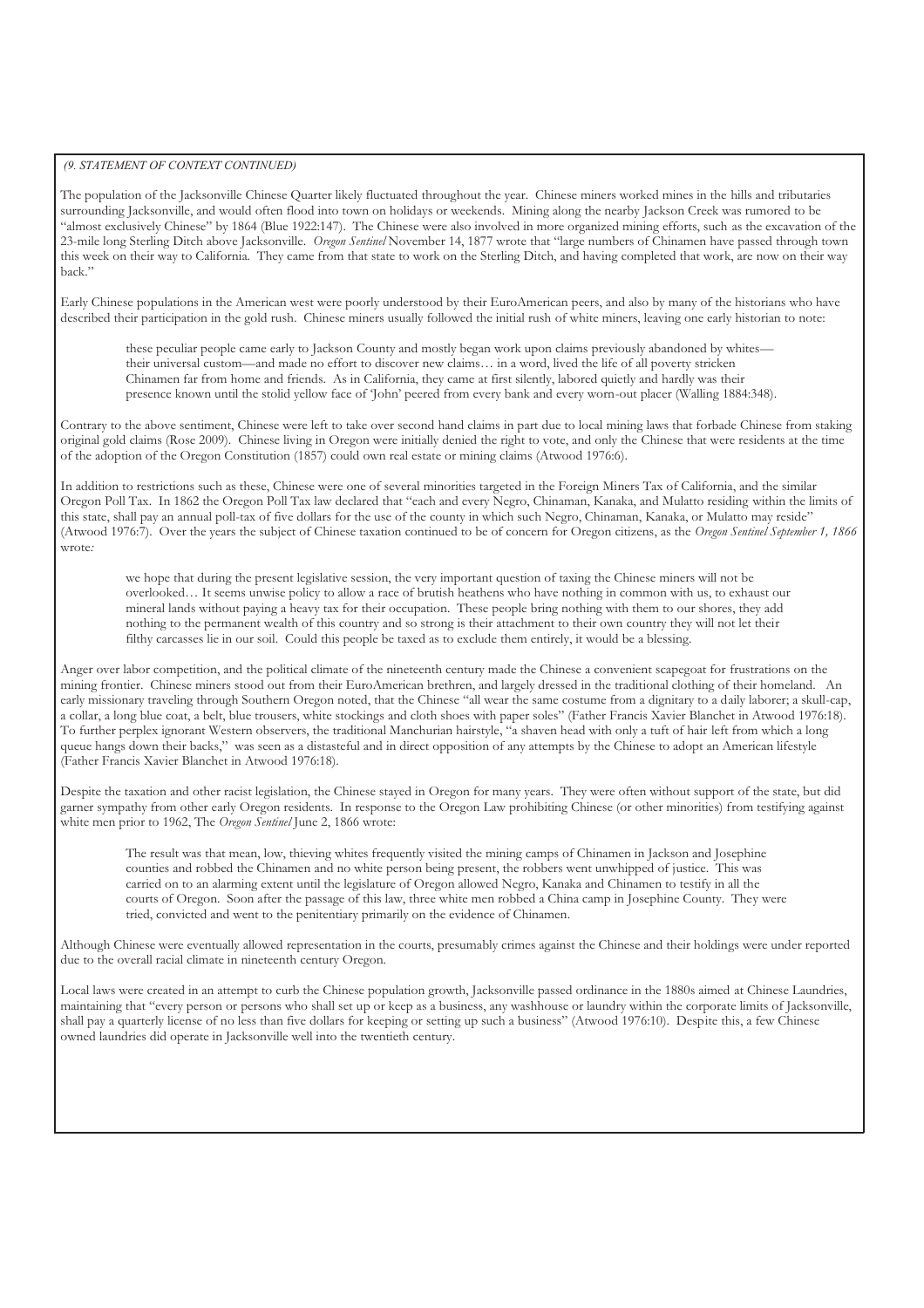#### *(9. STATEMENT OF CONTEXT CONTINUED)*

 The Chinese Exclusion Act was put into law in 1882, largely to appease out of work EuroAmericans who believed they were displaced by Chinese laborers. As the railroads reached completion, the labor market was flooded, and the thousands of inexpensive (and brutally exploited) Chinese laborers were blamed for job shortages (Voss and Allen 2008:11). The Chinese Exclusion Act prohibited further immigration of Chinese laborers, and prohibited those already living in the United States from bringing their wives and families over. The law became increasingly more restrictive, and by 1892 Chinese residents needed to carry proof of legal residence with them at all times or risk deportation (Voss and Allen 2008:12). This legislation not only greatly reduced the flow of Chinese to the United States, but also informally sanctioned racist outbursts towards the Chinese, forcing many to abandon small enclaves and camps for large urban centers where they found safety in numbers.

## *Post-Gold Rush Overseas Chinese Diaspora*

 The decline of local gold mining, paired with the larger political climate impacted the Overseas Chinese population of Southern Oregon. By the late 1880s most of the Chinese Quarter was abandoned and was bought up by land developers. The *Sentinel* of June 26, 1886 wrote "The China Houses belonging to the estate of M. Colwell, deceased, were sold to Marshall Curtis last Saturday for \$159." Just a few years later the *Democratic Times* wrote that Washington developer Cyrus Kinman "has purchased Mrs. Duncan's [now known as Hanna House] residence … paying \$1400 therefor. He has bought some of the Chinese rookeries fronting his property on the north and will obliterate them. We are always glad to welcome such accessions as Mr. K" (October 17, 1889). Despite this trend towards urban renewal in the Chinese Quarter, portions of the neighborhood remained intact into the early twentieth century.

early twentieth century.<br>Jacksonville resident Wesley Harman recalled "I first came here in 1910 and then they was here at least two years after that. I don't know how many … I walked up on what they called Chinatown … and it was just a lot of board shacks in there made out of one-by-twelves" (Hartman 1973:9). When asked how people in Jacksonville treated the Chinese, Harman replied "well, the people that I knew, especially my mother, she said 'the Chinese are good people. And always treat them right and everything, and they'd treat you right.' And that is the way I've always found it" (Hartman 1973:10).

 While oral history seems to suggest that the south side of Main Street survived through the first decade of the twentieth century, archaeology has suggested that the north side of Main Street (the current First and Main Street Sidewalks project area) burned in 1888, as part of the fire complex that destroyed the Linn Planning Mill. Although no specific mention is made of the Chinese shanties in newspaper reports, the adjacent Main Street Warehouse was reported as having sustained damage to the top floor during the fire.

 In summary, the Jacksonville Chinese Quarter Site has archaeological deposits linked to the early Overseas Chinese migration to the west in general, and the Oregon Territory in particular. Unlike many of the fleeting gold rush settlements, the urban nature of the Chinese Quarter in Jacksonville allowed for a more sustained occupation than a transient mining camp. While population likely peaked in the 1860s-1870s, Chinese residents occupied much of the Chinese Quarter footprint until 1888, and remained in isolated pockets of the Quarter through the first decades of the twentieth century. The Chinese Quarter Site holds the potential to contain data critical to our understanding of the Overseas Chinese diaspora in Oregon. Furthermore, the archaeology of the site reflects a time frame that straddles a socio-political milestone, the Chinese Exclusion Act of 1882, which impacted the lives of all Chinese living in the United States in the late nineteenth century.

#### 10. SIGNIFICANCE/HISTORY

| <b>PERIOD (CHECK ONE OR</b><br><b>G PALEO-INDIAN</b><br>I G EARLY ARCHAIC                   | MORE AS APPROPRIATE)<br><b>G MIDDLE ARCHAIC</b><br>G LATE ARCHAIC | <b>G CONTACT PERIOD</b><br><b>G18TH CENTURY</b> | 19TH CENTURY<br><b>20TH CENTURY</b> |
|---------------------------------------------------------------------------------------------|-------------------------------------------------------------------|-------------------------------------------------|-------------------------------------|
| SPECIFIC DATES (IF APPLICABLE, IF KNOWN)<br>Mid-19 <sup>th</sup> - early 20 <sup>th</sup> C |                                                                   | BUILDER/ARCHITECT                               |                                     |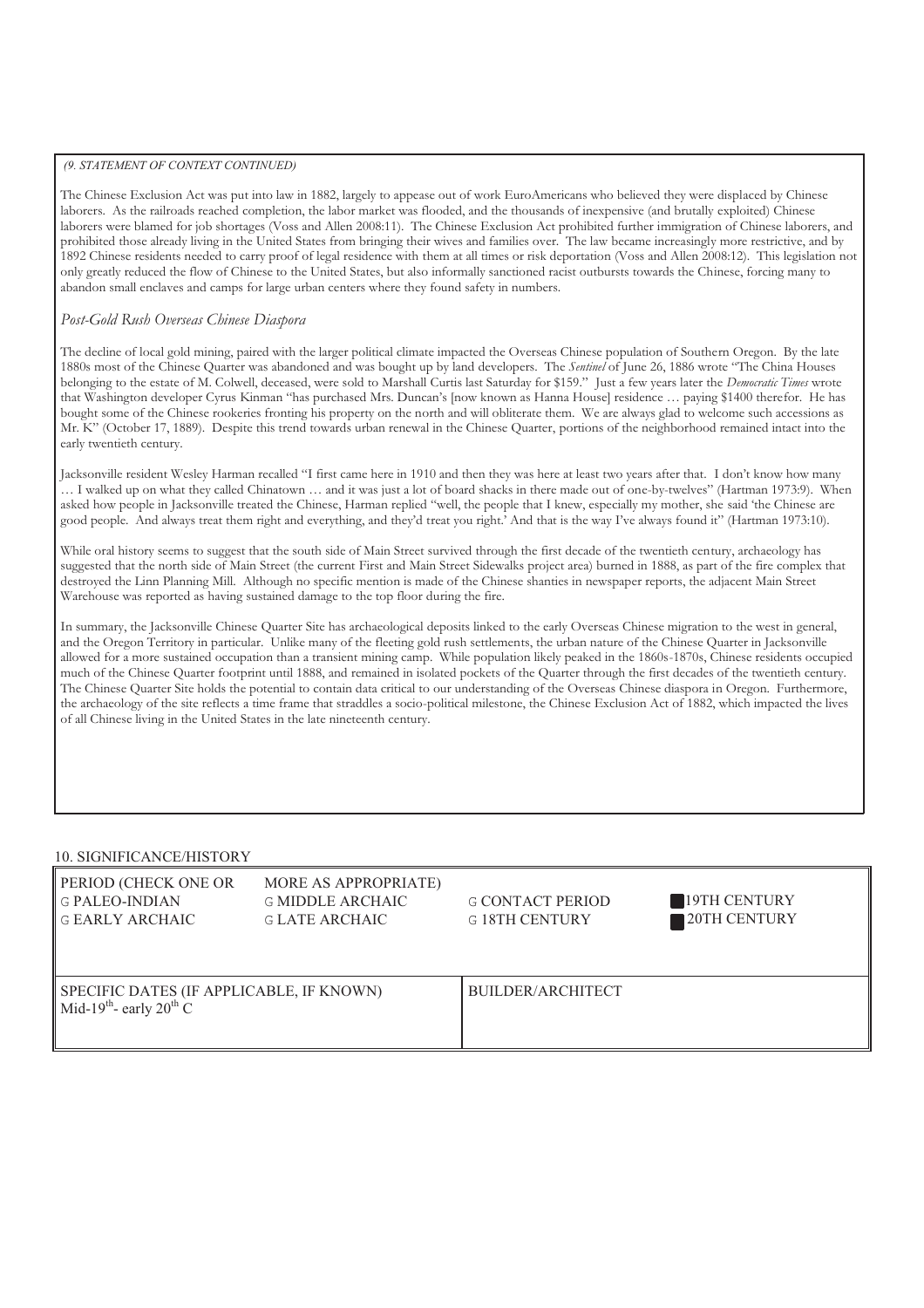SIGNIFICANCE AREAS **Archaeological-Historic**<br>Agriculture Communications Other (specify):

(Circle one or more as appropriate) Community Planning<br>Conservation Economics Education Engineering Industry Archaeological-Prehistoric Community Planning Invention Politics/Government Agriculture Economics Economics Law Science Architecture Education Education Literature Sculpture Art Engineering Military Social/Humanitarian<br>
Commerce Exploration/Settlement Music Theater Theater  $Exploration/Set$ thement

Landscape Architecture Law Literature Military Music<br>Philosophy

Religion Science<br>Sculpture Theater<br>Transportation

## STATEMENT OF SIGNIFICANCE/HISTORY (including research questions this site can address)

 The Chinese Quarters was established on marginal real estate, and remains today like more than a century ago, in the heart of Jacksonville, yet distinctly on the periphery. Historical archaeologists have observed that "Chinese diaspora communities, and their effects on demography, economy, and social life on both global and local scales can illuminate new perspectives on well-trodden archaeological avenues of inquiry" (Voss and Allen 2008:5). Previous excavation has indicated that rich archaeological deposits are present in the project area, and that further inquiry has the potential to reveal substantial archaeological data pertinent to the history of the Overseas Chinese.

 Site depth and integrity varies across the site, with anywhere from 10-30 cm of imported historic and or/ modern fill capping the site. Utility lines and other discrete disturbances punctuate the site, however intact archaeological deposits are present as seen in the 2004, 2007, and 2011 excavations (Schablitsky and Ruiz 2009; Ruiz and O'Grady 2008; Rose and Johnson 2012). Due to its proximity to current downtown Jacksonville, there is a long history of impacts to the site. Small scale city infrastructure and park related improvements done in the late twentieth century did not consider cultural resources, however, recent excavations has found these disturbance to be discrete and that significant portions of the site remain intact.

 Intact archaeological features were observed at the site. A potential rock wall or foundation was identified in QTU 16, but the size of the excavation precluded adequate characterization of the resource. A dense artifact-filled ash feature was also encountered, and might have been related to deposits encountered during work done as part of Ruiz and O'Grady (2008). Both of these features were found in the vicinity of a Chinese dwelling listed on the Sanborn Fire Insurance maps (1882-1888) as a "Chinese Shanty." This section of the site is believed to have burned in 1888, and therefore there is the potential for significant intact archaeological deposits associated with the building and related features.

 Preservation of faunal and botanical artifacts is exceptional. Previous excavations have recovered extensive faunal assemblages, much of which Patrick O'Grady was able to use to identify distinct ethnic markers which could then be attributed Overseas Chinese foodways (Ruiz and O'Grady 2008). The ash feature encountered in 2011 (Rose and Johnson 2012) provided extensive faunal and botanical specimens, which are currently undergoing analysis. Preservation in this ash feature was good, and macrobotanical analysis should provide important information about food and plant species available in the Chinese Quarter Site.

 Most scholars would agree that the archaeology of the Overseas Chinese is lacking in several areas (Voss and Allen 2008; Young Yu 2008). Several important volumes have focused on standardizing nomenclature and establishing classification systems (see Schultz and Allen 2008), but in general the archaeology of the Overseas Chinese has focused on somewhat dated acculturation models that focused on questions reflective of the disciplines colonial antecedents, and largely focused on Overseas Chinese levels of Americanization. Scholars have argued, "rather than investigating Chinese identity or Chinese culture, archaeologists will be better served to investigate how cultural practices participate in the ongoing production of identities and communities and, in doing so, to understand ethnicity as historically constituted, sustained, and transformed" (Voss and Allen 2008:5-6). In keeping with the larger post-Colonial critique, scholars have prompted archaeologists to look at "other theoretical models of intercultural contact, including adaptation, creolization, synergism, hybridity, and ethnogenesis, that can account for complex and multifaceted interrelationships between Chinese and non-Chinese as well as between immigrants and host communities" (Voss and Allen 2008:19).

 The urban setting of the Jacksonville Chinese Quarter, when paired with its relative longevity provides a significant research opportunity. Scholars have observed that Urban Chinese sites often functioned as both "a thriving center of Chinese American culture and simultaneously a fragile refuge from anti-Chinese racism and violence" (Voss 2008:41). The interplay of these two realities is integral to not only understanding the Overseas Chinese experience in settings like Jacksonville, but also speaks to larger community dynamics and how different populations interacted and coexisted on the American Frontier.

 Jacksonville is known to have had several racially motivated municipal laws aimed at discouraging Chinese business in town. Laundries, or wash house, are the only business mentioned on Sanborn Fire Insurance maps. The current First and Main Street Sidewalks project area runs through a location known to contain a dwelling, which was likely associated with an adjacent laundry facing California Street. Recent excavations recovered an array of traditional Chinese and EuroAmerican buttons and fragments of laundry bluing balls. Excavations in this area could potentially contain data reflecting the archaeology of a single Chinese household or business in the Quarter.

 While Chinese laundries operated in the public sphere, as they relied on white clients, it is possible that Chinese residents resisted localized limitations by operating black market businesses. The Kubli Store (in the Applegate Valley) is known to have carried an extensive array of Chinese import goods for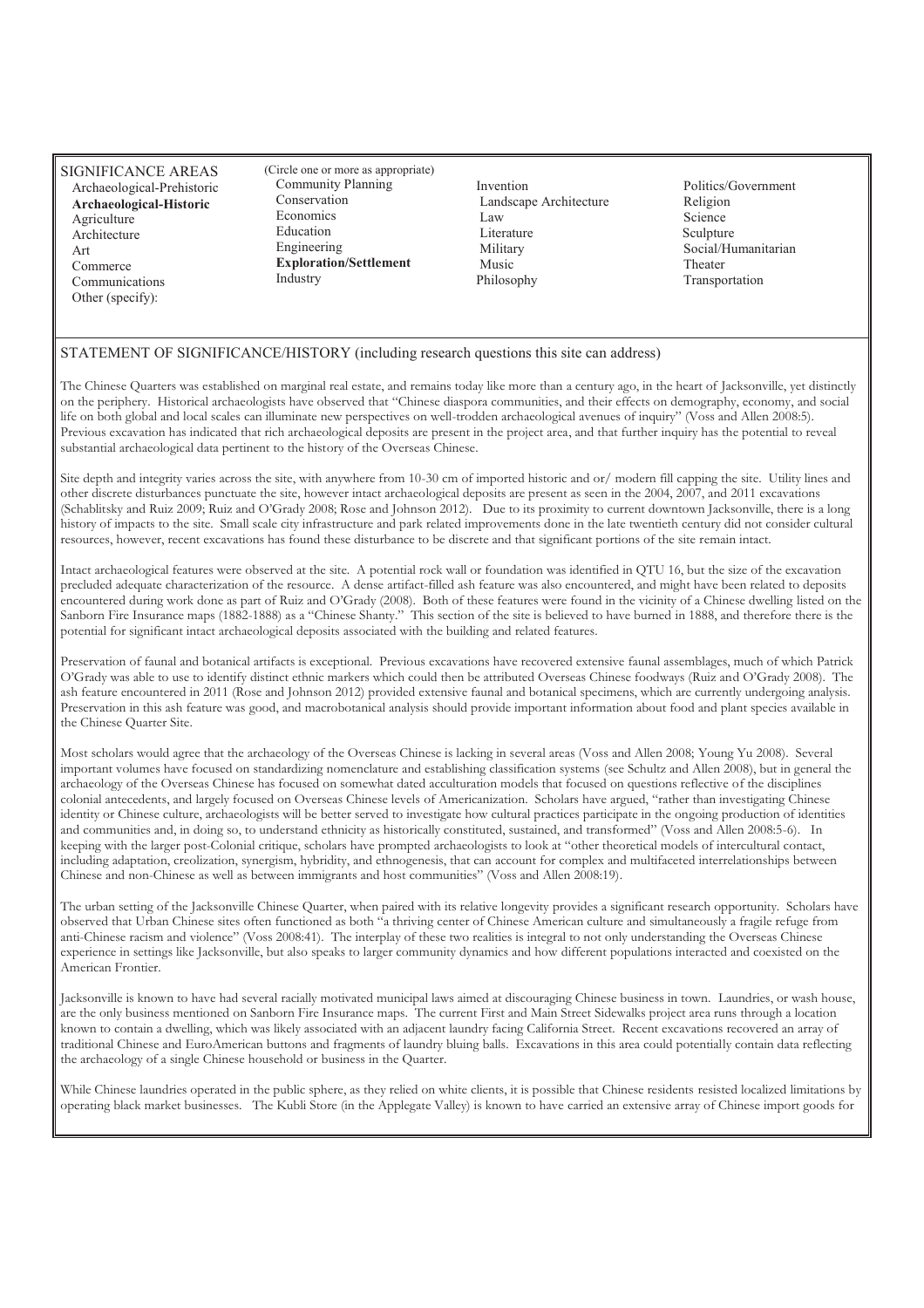Chinese miners in the area, however, it would have been inconvenient shopping for residents of the Jacksonville Chinese Quarter. Investigations into the Chinese Quarter could illuminate intra-community businesses that white Jacksonvillians might not have been privy to. Did black market stores operate out of houses in the neighborhood? If the material culture reflects a preference or reliance on traditional Chinese foods and household goods, it would be interesting to know where these materials were being obtained.

 The buildings depicted on the Sanborn Fire Insurance maps of the Chinese Quarter do not overtly indicate social stratification within the neighborhood, and documentation of the inner workings of the Chinese Quarters are sparse, leaving archaeology to supply information regarding the social status, or class, of individuals within certain households. As Sanborn Fire Insurance and other early maps and historical photography have all documented the site, resources within the Chinese Quarter Site can potentially be linked with specific buildings, if not individuals.

 In summary, the Overseas Chinese presence in Jacksonville has been firmly established. Both the historical and archaeological record indicate that they were there, and their presence was such that the left significant archaeological deposits reflecting their nineteenth century tenure on the western edge of town. While thousands of artifacts and faunal materials have been recovered, identified, and analyzed, a significant amount of research remains to be done. The archaeological deposits have been identified, and verified, but have yet to be adequately characterized. This resource has the potential to provide significant information that can contribute to an ongoing dialogue about the Overseas Chinese on a local, regional, and even national level.

#### 11. BIBLIOGRAPHIC REFERENCE

Goebel, Ted

 1995 *Bear Creek Archaeology: Archaeological Excavations at Fort Lane, Hanley Farm, Beekman House, Jacksonville Courthouse, and Cove Creek Rock Shelter.*  Unpublished report, Department of Sociology/Anthropology Southern Oregon State College, Ashland.

Johnson, Katie

 2012 *Oregon Street Monitoring, Jackson County, Oregon.* Unpublished SOULA Report No. 12.05, Southern Oregon University, Ashland.

LaLande, Jeffrey M.

1981 Sojourners in the Oregon Siskiyous: Adaptation and Acculturation of the Chinese Miners in the Applegate Valley, Ca. 1855-1900. An unpublished thesis, Oregon State University, Corvallis.

Rose, Chelsea and Katie Johnson

2012 *'The Off-spring of the Mines:' Phase I and Phase II Testing for the First and Main Streets Sidewalk Project, Jacksonville, Oregon.* Unpublished SOULA report no. 2011.13, Southern Oregon University, Ashland.

 Laboratory of Anthropology, Ashland. 2010 *Horse and Buggy Days': Archaeological Investigations Along C Street, Jacksonville, Oregon.* Unpublished research report No. 10.04, Southern Oregon

Ruiz, Christopher and Patrick O'Grady<br>2008 *Iacksonville Site A: Archaeologic* 

2008 *Jacksonville Site A: Archaeological Test Excavations at the Main Street Warehouse and Chinese Quarter (35JA737). Unpublished report, University of* Oregon Museum of Natural and Cultural History, Eugene.

Schablitsky, Julie and Christopher Ruiz

 2009 *Archaeological Monitoring and Investigations Along Oregon State Highway 238, Jacksonville, Oregon.* Unpublished report, University of Oregon Museum of Natural and Cultural History, Eugene.

Schultz, Peter D. and Rebecca Allen

2008 The Archaeology and Architecture of the Overseas Chinese: A Bibliography. In *Historical Arcaheology,* 42(3):171-193.

Voss, Barbara L. and Rebecca Allen

2008 Overseas Chinese Archaeology: Historical Foundations, Current Reflections and New Directions. In *Historical Archaeology,* 42(3):5-28.

Young YU, Connie

2008 On Tracking *Hua Kiu:* A Chinese American Historians View. In *Historical Archaeology,* 42(3):158-163.